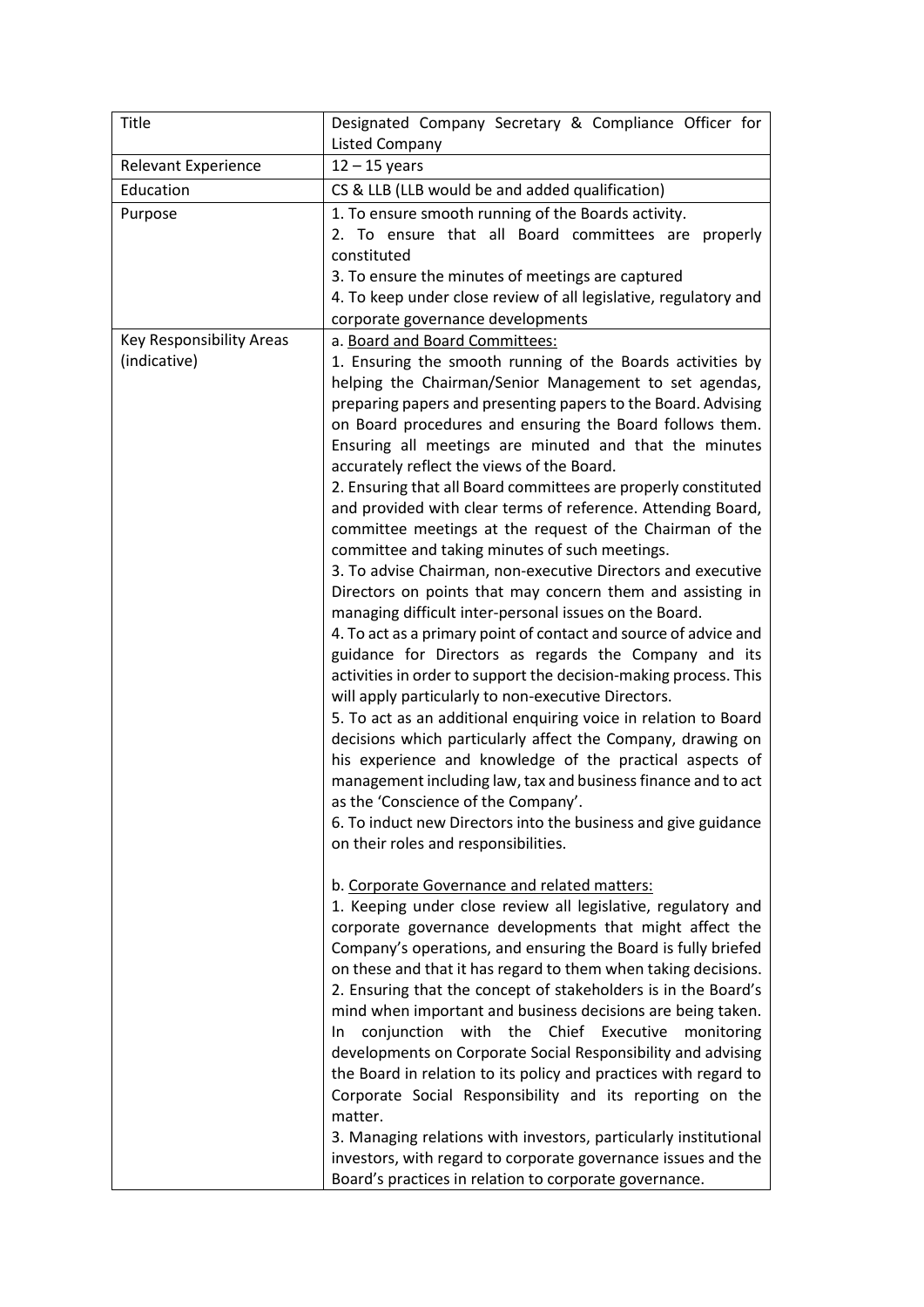| 4. Managing the compliance management tool<br>5. Assisting in the PIT and SAST disclosures for the group                                                                                                                                                                                                                                                                                                                                                                                                                                                                                                                                                               |
|------------------------------------------------------------------------------------------------------------------------------------------------------------------------------------------------------------------------------------------------------------------------------------------------------------------------------------------------------------------------------------------------------------------------------------------------------------------------------------------------------------------------------------------------------------------------------------------------------------------------------------------------------------------------|
| c. Corporate Laws, SEBI & Merchant Banking Compliances<br>1. Advises Company and its stakeholders on compliance of<br>legal and procedural aspects under various corporate laws and<br>acts particularly relating to Foreign Exchange, Environment,<br>Labor, Mergers and Acquisitions, Collaborations and JV's,<br>subsidiaries and Competition.<br>2. Will be responsible to represent the Company and other<br>connected persons before various boards and forums<br>including but not limited to Company Law Board, SEBI,<br>Registrar of Companies, Forums and Other quasi-judicial<br>bodies and Tribunals.<br>3. Well versed with Merchant Banking compliances. |
| d. Listing Rules and Regulatory Matters:<br>1. To ensure, where applicable, that the standards and / or<br>disclosures required by the Indian Corporate Governance Code<br>to the extant applicable as per SEBI Listing Regulations are<br>observed and, where ever required, reflected in the Annual                                                                                                                                                                                                                                                                                                                                                                  |
| Report of the company.<br>2. To ensure compliance with the continuing obligations of the<br>Listing Rules e.g. ensuring publications and dissemination of<br>Report and Accounts and interim report within the periods laid<br>down in the Listing Rules; dissemination of Regulatory News                                                                                                                                                                                                                                                                                                                                                                             |
| Announcements such as Trading Statements to the market;<br>ensuring that proper notification is made of Directors' dealings<br>and the acquisition of interest in the Company's incentive<br>arrangements.                                                                                                                                                                                                                                                                                                                                                                                                                                                             |
| 3. As regards offences under the laws applicable, ensuring that<br>the Board is fully aware of its responsibility to ensure that it<br>does not mislead the market by putting out or allowing the<br>release of misleading information about its financial<br>performance or trading condition, or by omitting to state<br>information which it should state, or by engaging in a course<br>of conduct which could amount to misleading the market.<br>4. Assisting the statutory, secretarial audit and internal audits<br>including APR, ODI, IFC, DI (FIFP), ESOP related matters                                                                                   |
| e. Statutory Records and compliances<br>1. Ensuring compliance with all statutory filings, Annual<br>Returns, filing of resolutions adopted at General Meetings<br>postal ballots and any other filings required to be made with                                                                                                                                                                                                                                                                                                                                                                                                                                       |
| MCA.<br>2. Ensuring that the Company complies with its Memorandum<br>and Articles of Association and, drafting and incorporating<br>amendments in accordance with correct procedures.<br>3. To ensure the correct implementation of proper authorized<br>changes in the structure of the Company's share capital and<br>Debt related information.                                                                                                                                                                                                                                                                                                                      |